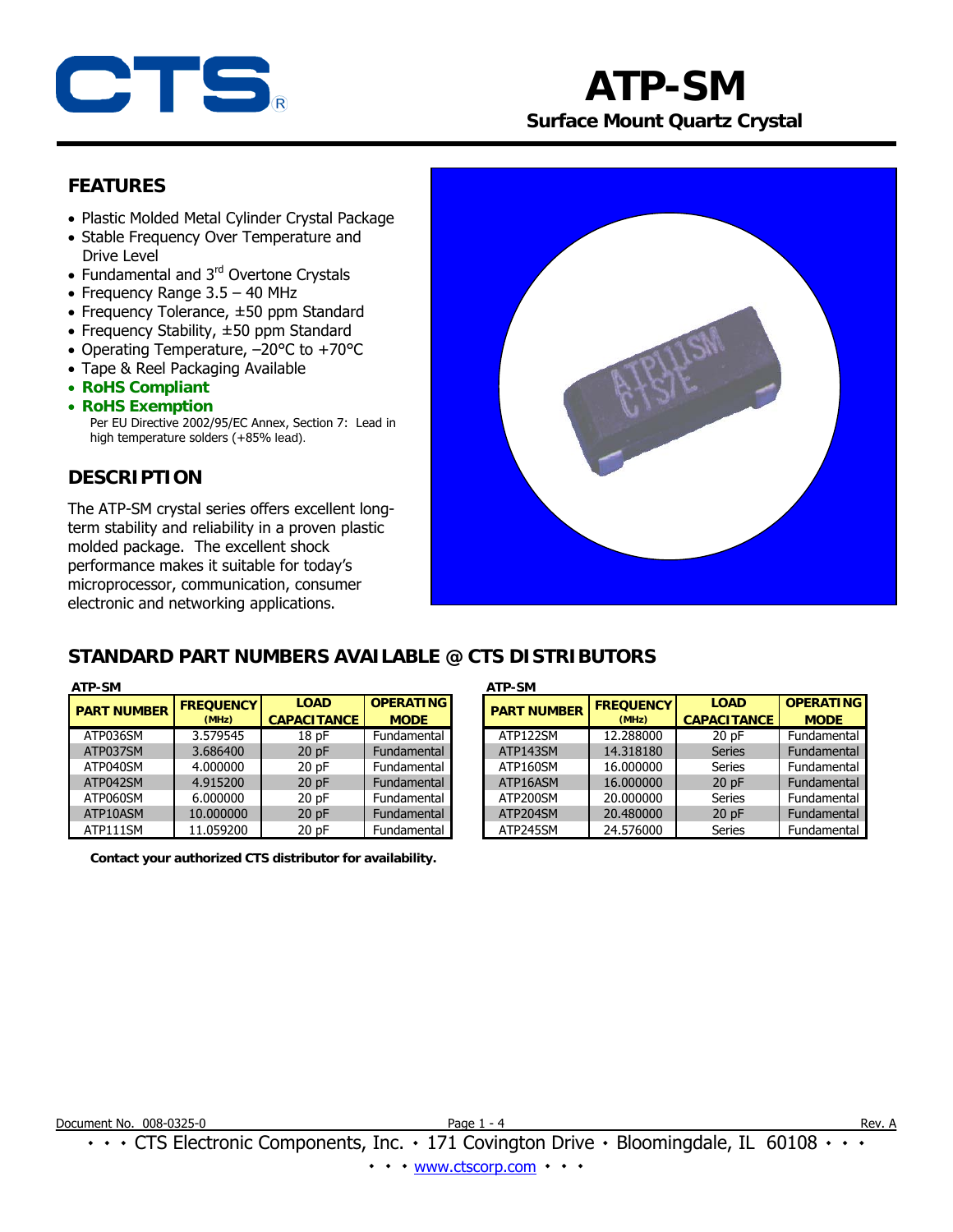

## **ADDITIONAL PART NUMBERS AVAILABLE FROM CTS**

| ATP-SM<br>ATP-SM   |                  |                    |                  |  |                    |                  |                    |                          |
|--------------------|------------------|--------------------|------------------|--|--------------------|------------------|--------------------|--------------------------|
| <b>PART NUMBER</b> | <b>FREQUENCY</b> | <b>LOAD</b>        | <b>OPERATING</b> |  | <b>PART NUMBER</b> | <b>FREQUENCY</b> | <b>LOAD</b>        | <b>OPERATING</b>         |
|                    | (MHz)            | <b>CAPACITANCE</b> | <b>MODE</b>      |  |                    | (MHz)            | <b>CAPACITANCE</b> | <b>MODE</b>              |
| ATP04ASM           | 4.000000         | <b>Series</b>      | Fundamental      |  | ATP14ASM           | 14.318180        | 20pF               | Fundamental              |
| ATP044SM           | 4.433619         | 20pF               | Fundamental      |  | ATP153SM           | 15.360000        | 20pF               | Fundamental              |
| ATP050SM           | 5.068800         | $20$ pF            | Fundamental      |  | ATP169SM           | 16.934400        | $20$ pF            | Fundamental              |
| ATP061SM           | 6.144000         | 20pF               | Fundamental      |  | ATP184SM           | 18,432000        | <b>Series</b>      | Fundamental              |
| ATP073SM           | 7.372800         | 20pF               | Fundamental      |  | ATP18ASM           | 18.432000        | 20pF               | Fundamental              |
| ATP080SM           | 8.000000         | <b>Series</b>      | Fundamental      |  | ATP196SM           | 19.660800        | <b>Series</b>      | Fundamental              |
| ATP08ASM           | 8.000000         | 20pF               | Fundamental      |  | ATP19ASM           | 19.660800        | 20pF               | Fundamental              |
| ATP08BSM           | 8.192000         | 30 pF              | Fundamental      |  | ATP20ASM           | 20,000000        | $20$ pF            | Fundamental              |
| ATP098SM           | 9.830400         | $20$ pF            | Fundamental      |  | ATP20BSM           | 20,000000        | 50 pF              | Fundamental              |
| ATP099SM           | 9.830400         | <b>Series</b>      | Fundamental      |  | ATP220SM           | 22.118400        | <b>Series</b>      | Fundamental              |
| ATP100SM           | 10.000000        | Series             | Fundamental      |  | ATP22ASM           | 22.118400        | $20$ pF            | Fundamental              |
| ATP115SM           | 11.520000        | 20pF               | Fundamental      |  | ATP240SM           | 24.000000        | <b>Series</b>      | Fundamental              |
| ATP120SM           | 12.000000        | Series             | Fundamental      |  | ATP24ASM           | 24.000000        | $20$ pF            | Fundamental              |
| ATP12ASM           | 12.000000        | 20pF               | Fundamental      |  | ATP24BSM           | 24.576000        | $20$ pF            | Fundamental              |
| ATP125SM           | 12.288000        | Series             | Fundamental      |  | ATP250SM           | 25,000000        | Series             | Fundamental              |
| ATP123SM           | 12.296000        | 20pF               | Fundamental      |  | ATP25ASM           | 25,000000        | $20$ pF            | Fundamental              |
| ATP124SM           | 12.296000        | <b>Series</b>      | Fundamental      |  | ATP320SM           | 32.000000        | Series             | 3 <sup>RD</sup> Overtone |
| ATP126SM           | 12.352000        | <b>Series</b>      | Fundamental      |  | ATP32ASM           | 32.000000        | $20$ pF            | 3 <sup>RD</sup> Overtone |
| ATP127SM           | 12.352000        | $20$ pF            | Fundamental      |  | ATP400SM           | 40.000000        | <b>Series</b>      | 3 <sup>RD</sup> Overtone |
| ATP135SM           | 13.500000        | 20pF               | Fundamental      |  | ATP40ASM           | 40.000000        | 20pF               | 3 <sup>RD</sup> Overtone |

**Contact your local CTS Representative or CTS Customer Service for availability.**

## **ADDITIONAL ORDERING INFORMATION**

#### **Available Standard Product Options**



### **NON-Standard Ordering Options**

 Custom performance characteristics are available upon request. Use form C052 to detail non-standard parameters. Contact your local CTS Representative or CTS Customer Service for assistance.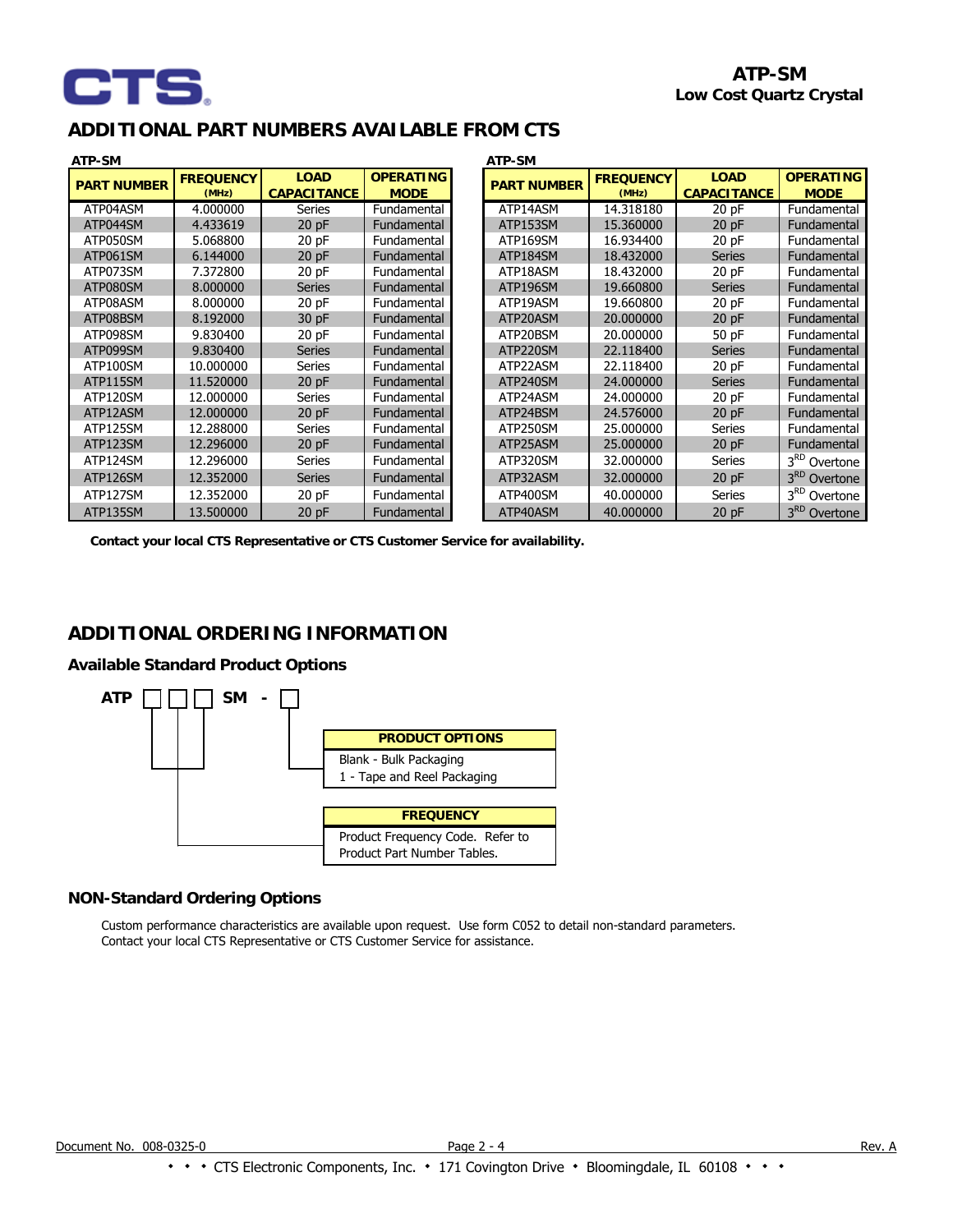

## **ELECTRICAL CHARACTERISTICS**

|                       | <b>PARAMETER</b>                                          | <b>VALUE</b>                            |  |  |
|-----------------------|-----------------------------------------------------------|-----------------------------------------|--|--|
|                       | <b>Operating Mode</b>                                     | Fundamental or 3 <sup>rd</sup> Overtone |  |  |
|                       | Crystal Cut                                               | <b>AT-Cut Characteristics</b>           |  |  |
|                       | Frequency Range                                           | 3.5 MHz to 40.0 MHz                     |  |  |
|                       | Frequency Tolerance @ 25°C                                | $\pm$ 50 ppm Standard *                 |  |  |
| Electrical Parameters | <b>Frequency Stability Tolerance</b>                      | $\pm$ 50 ppm Standard *                 |  |  |
|                       | (Operating Temperature Range, Referenced to 25°C Reading) |                                         |  |  |
|                       | Operating Temperature Range                               | -20°C to +70°C $*$                      |  |  |
|                       | Storage Temperature Range                                 | -55°C to $+125$ °C                      |  |  |
|                       | <b>Equivalent Series Resistance</b>                       | See ESR Table                           |  |  |
|                       | Load Capacitance or Resonance Mode                        | See Standard Part Number Tables *       |  |  |
|                       | Shunt Capacitance $(C_0)$                                 | 7.0 pF Maximum                          |  |  |
|                       | <b>Drive Level</b>                                        | 10 µW Typical, 100 µW Maximum           |  |  |
|                       | Reflow Condition, per JEDEC J-STD-020                     | +255°C ± 5°C, 10 Seconds Maximum        |  |  |

\* Custom requirements are available upon request. Use form C052 to communicate crystal parameters. Contact your local CTS Representative or CTS Customer Service for assistance.

### **EQUIVALENT SERIES RESISTANCE TABLE**

| <b>FREQUENCY RANGE</b>   | <b>MODE of OSCILLATION</b> | <b>ESR Maximum</b> |
|--------------------------|----------------------------|--------------------|
| 3.50 MHz - $<$ 4.00 MHz  | Fundamental                | 200 Ohms           |
| 4.00 MHz - $<$ 6.00 MHz  | Fundamental                | 150 Ohms           |
| 6.00 MHz - $<$ 10.00 MHz | Fundamental                | 100 Ohms           |
| 10.0 MHz - $<$ 27.00 MHz | Fundamental                | 50 Ohms            |
| 27.00 MHz - < 36.00 MHz  | Fundamental                | 50 Ohms            |
| 27.00 MHz - < 36.00 MHz  | $3RD$ Overtone             | 100 Ohms           |
| 36.00 MHz - 40.00 MHz    | 3 <sup>RD</sup> Overtone   | 80 Ohms            |

## **MECHANICAL SPECIFICATIONS**

#### **ATS-SM PACKAGE DRAWING**







#### **MARKING INFORMATION**

- 1. CTS Part Number.
- 2. \*\* Manufacturing Site Code.
- 3. YYWW Date Code, YY year, WW week.
- 4. CTS part number, frequency value and date code information must appear on reel and box labels.

#### **NOTES**

1. Lead finish (e5), SnZnCu.

## **SUGGESTED SOLDER PAD GEOMETRY**



Key:  $\frac{(MM)}{Inch}$